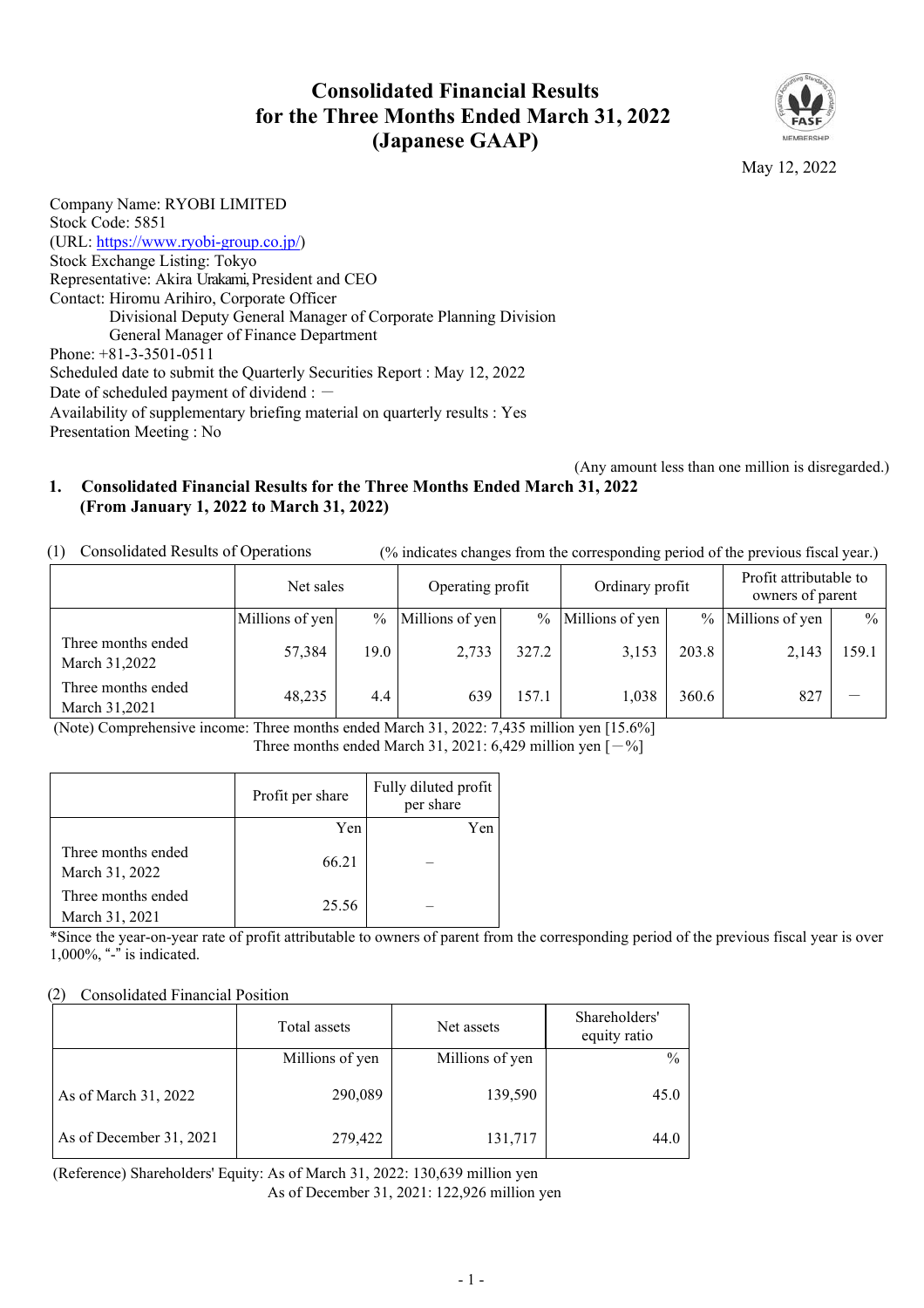### **2. Dividends**

|                                | Cash dividends per share |           |           |          |        |  |  |
|--------------------------------|--------------------------|-----------|-----------|----------|--------|--|--|
|                                | End of 1Q                | End of 2Q | End of 3Q | Year-end | Annual |  |  |
|                                | Yen                      | Yen       | Yen       | Yen      | Yen    |  |  |
| FY December 2021               |                          | 10.00     |           | 10.00    | 20.00  |  |  |
| FY December 2022               |                          |           |           |          |        |  |  |
| FY December 2022<br>(Forecast) |                          | 20.00     |           | 20.00    | 40.00  |  |  |

(Reference) Correction from the dividend forecast, which is published in the most recent: No

#### **3. Forecast of Consolidated Financial Results for the Fiscal Year Ending December 31, 2022 (From January 1, 2022 to December 31, 2022)**

(% indicates percentage changes as compared with the previous corresponding fiscal period or fiscal year, as applicable.)

|            | Net sales       | Ordinary profit<br>Operating profit |                 |                          |                 | Profit attributable to<br>owners of parent |                 | Profit per share |        |
|------------|-----------------|-------------------------------------|-----------------|--------------------------|-----------------|--------------------------------------------|-----------------|------------------|--------|
|            | Millions of yen | $\frac{0}{0}$                       | Millions of yen | $\frac{0}{0}$            | Millions of yen | $\frac{0}{0}$                              | Millions of yen | $\frac{0}{0}$    | Yen    |
| First Half | 114,800         | 20.1                                | 1,800           | -                        | 1,800           | -                                          | 1.200           | 431.6            | 37.07  |
| Full year  | 240,000         | 21.2                                | 5,300           | $\overline{\phantom{0}}$ | 5,400           | $\overline{\phantom{0}}$                   | 3,800           | -                | 117.40 |

(Reference) Correction from the consolidated forecast, which is published in the most recent: No \*Since the year-on-year rate of ordinary profit from the previous fiscal year and the corresponding period of the previous fiscal year is over 1,000%, "-" is indicated.

\*Notes

(1) Significant changes of companies during the three months ended March 31, 2022 (changes in specific companies involving changes in the scope of consolidation): Not applicable

New Company: -

Excluded companies:  $-$ 

- (2) Adoption of specific accounting treatments to the preparation of consolidated quarterly financial statements: Not applicable
- (3) Changes in accounting policies, changes in accounting estimates and restatements
	- 1) Changes in accounting policies due to the revision of accounting standards: Applicable
	- 2) Changes in accounting policies other than 1): Not applicable
	- 3) Changes in accounting estimates: Not applicable
	- 4) Restatements: Not applicable

#### (4) Shares issued (common stock)

| 1) Shares issued (including)<br>treasury stock)    | As of March 31, 2022                 | 32,646,143 | As of December 31, 2021              | 32,646,143 |
|----------------------------------------------------|--------------------------------------|------------|--------------------------------------|------------|
| 2) Treasury stock                                  | As of March 31, 2022                 | 277,443    | As of December 31, 2021              | 277,412    |
| 3) Average shares outstanding<br>during the period | Three months ended<br>March 31, 2022 | 32,368,700 | Three months ended<br>March 31, 2021 | 32,368,844 |

\* These consolidated quarterly financial results are outside the scope of quarterly review.

\* Explanation for the appropriate use of performance forecasts and other special notes:

The statements regarding forecast of financial results in this report are based on the information that is available, as well as estimates, assumptions and projections that are believed to be reasonable at the time of publication, and they are not meant to be a commitment by the Company. Therefore, there might be cases in which actual results differ from forecast values.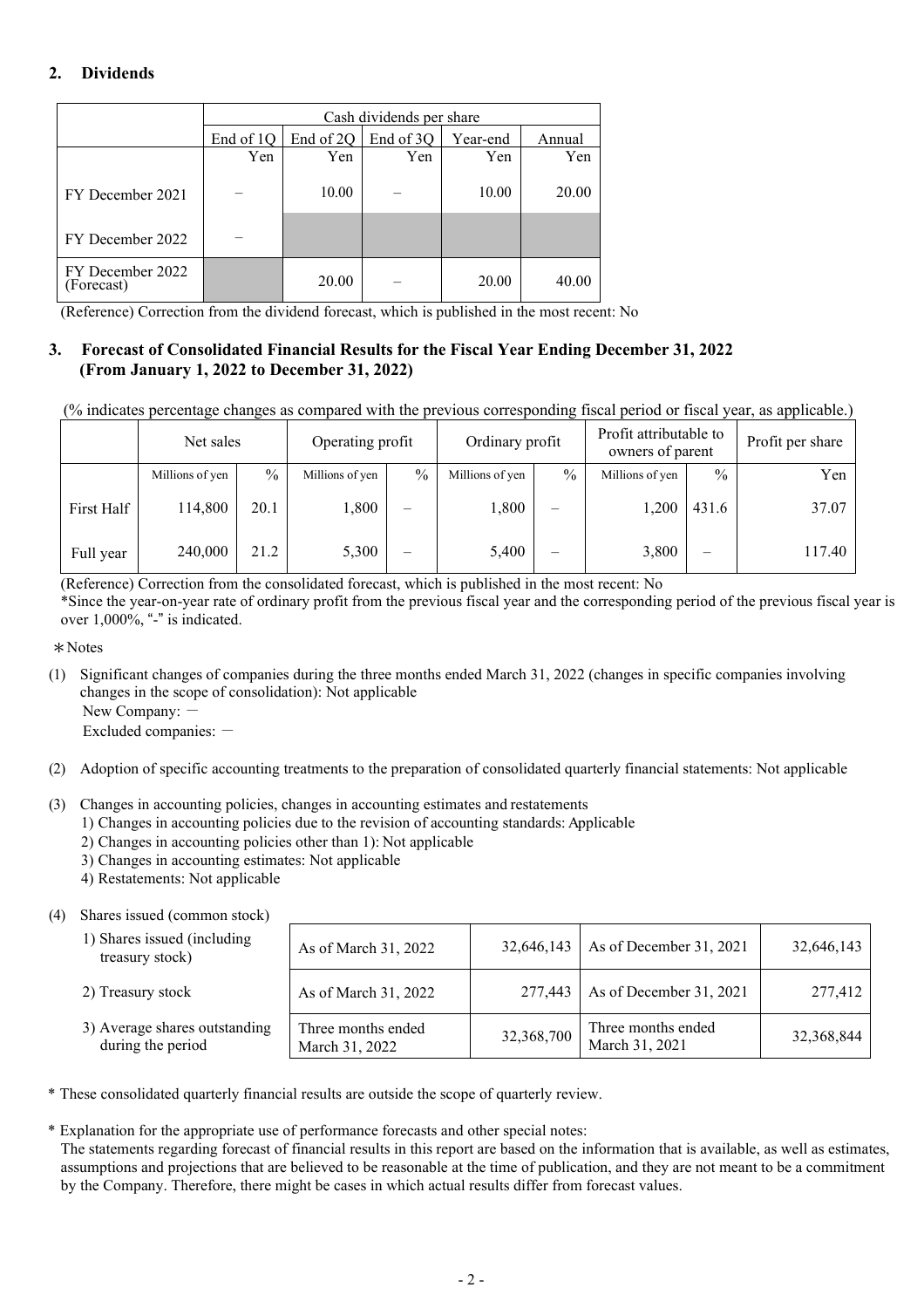## **Comparative Balance Sheets (Consolidated)**

|                                        | December 31, 2021 March 31, 2022 |                      |
|----------------------------------------|----------------------------------|----------------------|
| <b>Assets</b>                          |                                  |                      |
| <b>Current assets</b>                  |                                  |                      |
| Cash and deposits                      | 28,538                           | 23,134               |
| Notes and accounts receivable - trade  | 44,327                           | 53,080               |
| <b>Securities</b>                      | 740                              | 746                  |
| Merchandise and finished goods         | 19,603                           | 18,349               |
| Work in process                        | 14,813                           | 15,952               |
| Raw materials and supplies             | 18,092                           | 20,008               |
| Other                                  | 3,505                            | 4,491                |
| Allowance for doubtful accounts        | (30)                             | (26)                 |
| <b>Total current assets</b>            | 129,591                          | 135,737              |
| Non-current assets                     |                                  |                      |
| Property, plant and equipment          |                                  |                      |
| Buildings and structures, net          | 32,793                           | 33,559               |
| Machinery, equipment and vehicles, net | 51,314                           | 54,339               |
| Land                                   | 15,598                           | 15,699               |
| Construction in progress               | 11,733                           | 11,127               |
| Other, net                             | 5,718                            | 6,428                |
| Total property, plant and equipment    | 117,158                          | $\overline{121,153}$ |
| Intangible assets                      |                                  |                      |
| Other                                  | 3,159                            | 3,136                |
| Total intangible assets                | 3,159                            | 3,136                |
| Investments and other assets           |                                  |                      |
| Investment securities                  | 15,772                           | 16,062               |
| Other                                  | 13,802                           | 14,063               |
| Allowance for doubtful accounts        | (62)                             | (62)                 |
| Total investments and other assets     | 29,512                           | 30,063               |
| Total non-current assets               | 149,830                          | 154,352              |
| Deferred assets                        |                                  |                      |
| Bond issuance costs                    | 0                                |                      |
| <b>Total deferred assets</b>           | $\Omega$                         |                      |
| <b>Total assets</b>                    | 279,422                          | 290,089              |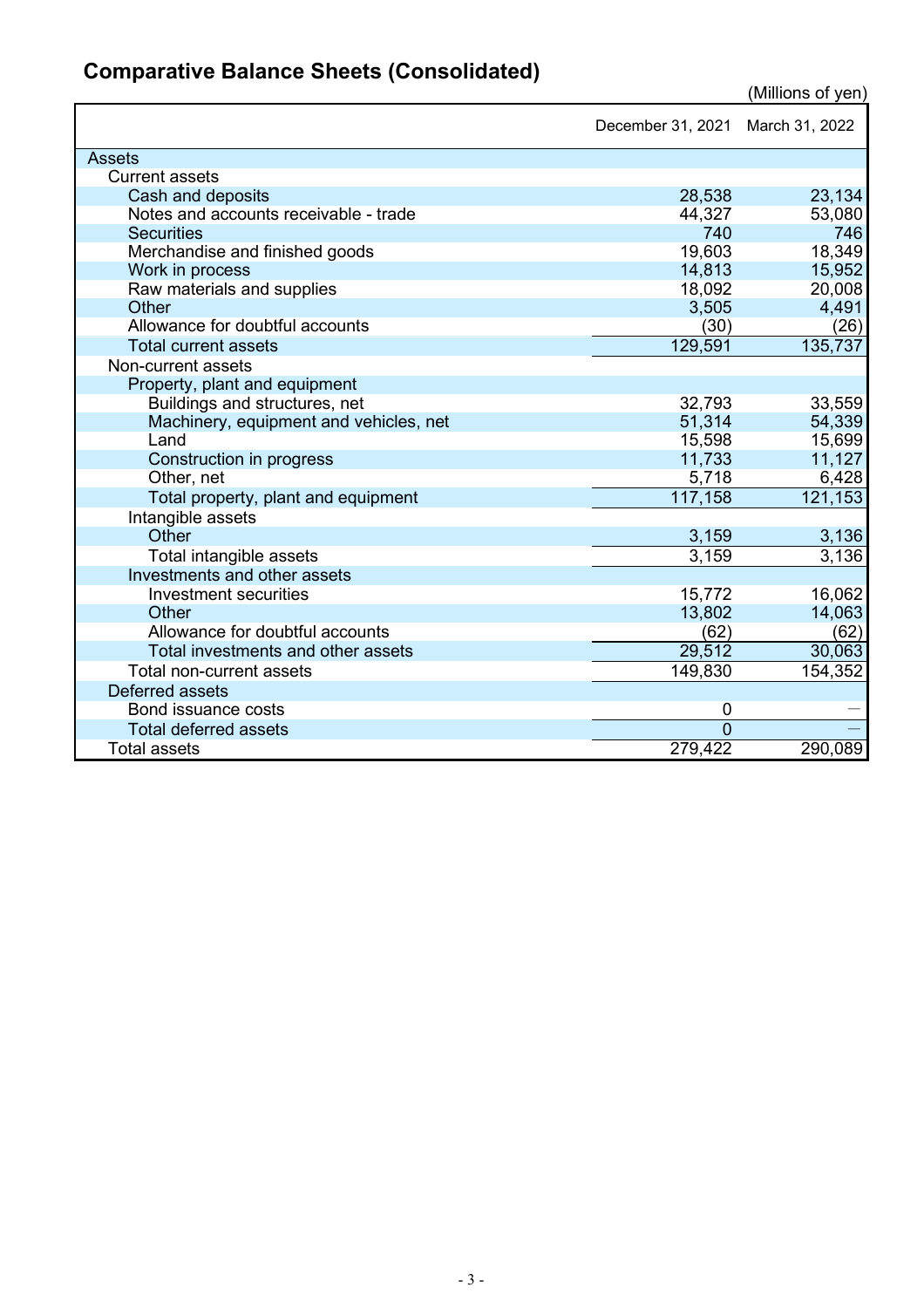|                                                       | December 31, 2021 March 31, 2022 |         |
|-------------------------------------------------------|----------------------------------|---------|
| Liabilities                                           |                                  |         |
| <b>Current liabilities</b>                            |                                  |         |
| Notes and accounts payable - trade                    | 41,606                           | 41,006  |
| Short-term borrowings                                 | 36,498                           | 39,681  |
| Current portion of bonds payable                      | 1,500                            | 1,500   |
| Current portion of long-term borrowings               | 13,005                           | 12,758  |
| Income taxes payable                                  | 636                              | 811     |
| Provision for bonuses                                 | 387                              | 1,081   |
| Other                                                 | 17,131                           | 17,520  |
| <b>Total current liabilities</b>                      | 110,765                          | 114,361 |
| <b>Non-current liabilities</b>                        |                                  |         |
| Long-term borrowings                                  | 22,765                           | 21,382  |
| Retirement benefit liability                          | 7,872                            | 7,859   |
| Other                                                 | 6,301                            | 6,896   |
| <b>Total non-current liabilities</b>                  | 36,939                           | 36,138  |
| <b>Total liabilities</b>                              | 147,705                          | 150,499 |
| Net assets                                            |                                  |         |
| Shareholders' equity                                  |                                  |         |
| Share capital                                         | 18,472                           | 18,472  |
| Capital surplus                                       | 21,875                           | 21,880  |
| <b>Retained earnings</b>                              | 71,587                           | 74,124  |
| <b>Treasury shares</b>                                | (346)                            | (346)   |
| Total shareholders' equity                            | 111,588                          | 114,130 |
| Accumulated other comprehensive income                |                                  |         |
| Valuation difference on available-for-sale securities | 5,503                            | 5,593   |
| Revaluation reserve for land                          | 811                              | 811     |
| Foreign currency translation adjustment               | 4,288                            | 9,334   |
| Remeasurements of defined benefit plans               | 734                              | 768     |
| Total accumulated other comprehensive income          | 11,337                           | 16,508  |
| Non-controlling interests                             | 8,790                            | 8,951   |
| <b>Total net assets</b>                               | 131,717                          | 139,590 |
| Total liabilities and net assets                      | 279,422                          | 290,089 |

# **Comparative Balance Sheets (Consolidated)**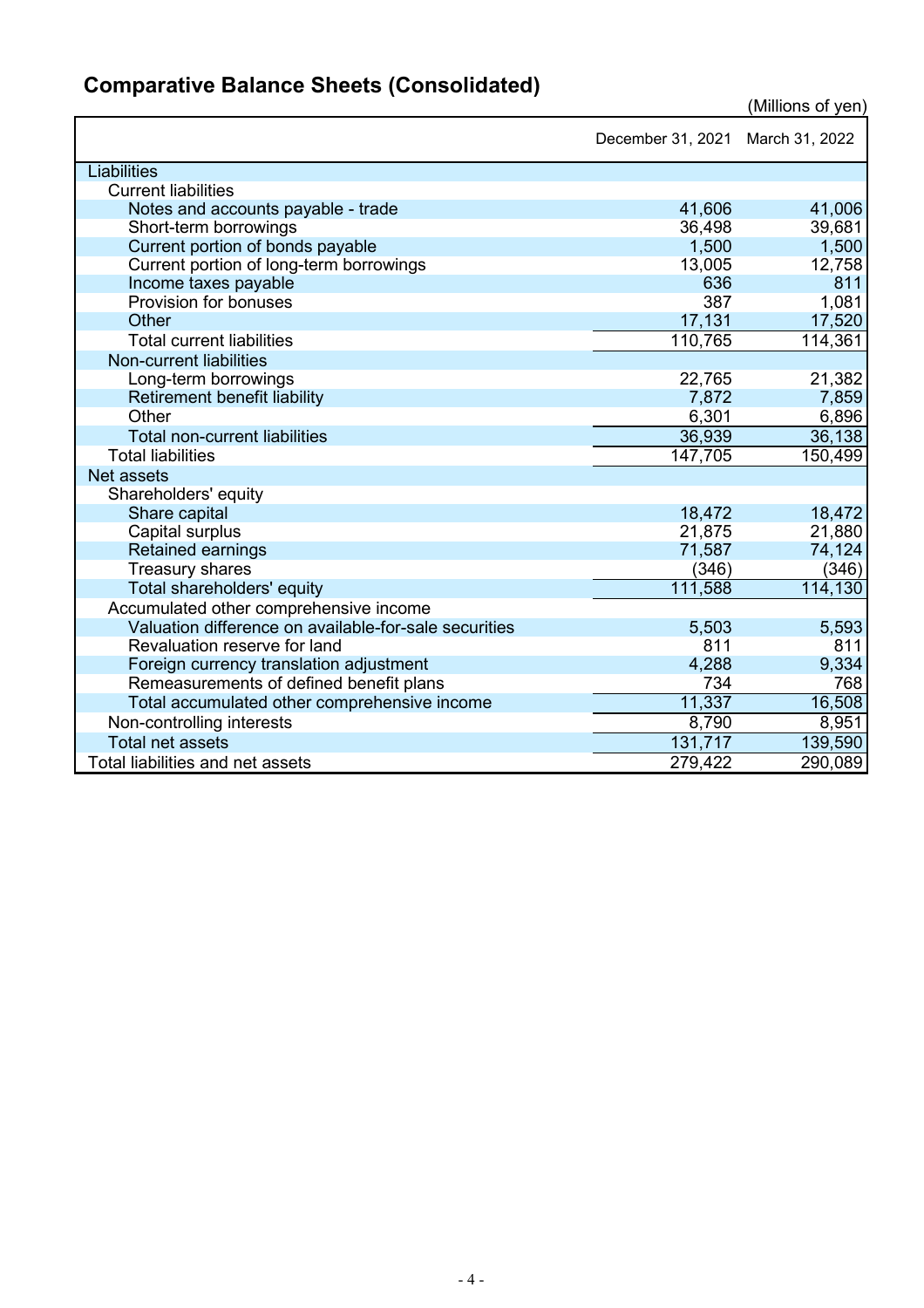# **Comparative Statements of Income (Consolidated)**

|                                                               | March 31, 2021  | Three months ended Three months ended<br>March 31, 2022 |
|---------------------------------------------------------------|-----------------|---------------------------------------------------------|
| <b>Net sales</b>                                              | 48,235          | 57,384                                                  |
| Cost of sales                                                 | 42,932          | 49,683                                                  |
| Gross profit                                                  | 5,303           | 7,701                                                   |
| Selling, general and administrative expenses                  | 4,663           | 4,967                                                   |
| Operating profit                                              | 639             | 2,733                                                   |
| Non-operating income                                          |                 |                                                         |
| Interest income                                               | 42              | 33                                                      |
| Dividend income                                               | $\overline{2}$  | $\overline{2}$                                          |
| <b>Rental income</b>                                          | 42              | 38                                                      |
| Foreign exchange gains                                        | 99              | 333                                                     |
| Share of profit of entities accounted for using equity method | 12              | 17                                                      |
| Usage income of trademark                                     | 81              | 75                                                      |
| Subsidy income                                                | 164             | 28                                                      |
| Other                                                         | 216             | 183                                                     |
| Total non-operating income                                    | 661             | $\overline{714}$                                        |
| Non-operating expenses                                        |                 |                                                         |
| Interest expenses                                             | 228             | 220                                                     |
| Depreciation                                                  | 5               | 3                                                       |
| Other                                                         | 29              | 69                                                      |
| Total non-operating expenses                                  | 263             | 293                                                     |
| Ordinary profit                                               | 1,038           | 3,153                                                   |
| <b>Extraordinary income</b>                                   |                 |                                                         |
| Gain on disposal of non-current assets                        | 1               | $\mathbf 0$                                             |
| Gain on sale of investment securities                         | 0               |                                                         |
| Total extraordinary income                                    |                 | $\overline{0}$                                          |
| <b>Extraordinary losses</b>                                   |                 |                                                         |
| Loss on disposal of non-current assets                        | 11              | 57                                                      |
| <b>Total extraordinary losses</b>                             | $\overline{11}$ | 57                                                      |
| Profit before income taxes                                    | 1,028           | 3,096                                                   |
| Income taxes                                                  | 231             | 818                                                     |
| Profit                                                        | 797             | 2,278                                                   |
| Profit (loss) attributable to non-controlling interests       | (29)            | 134                                                     |
| Profit attributable to owners of parent                       | 827             | 2,143                                                   |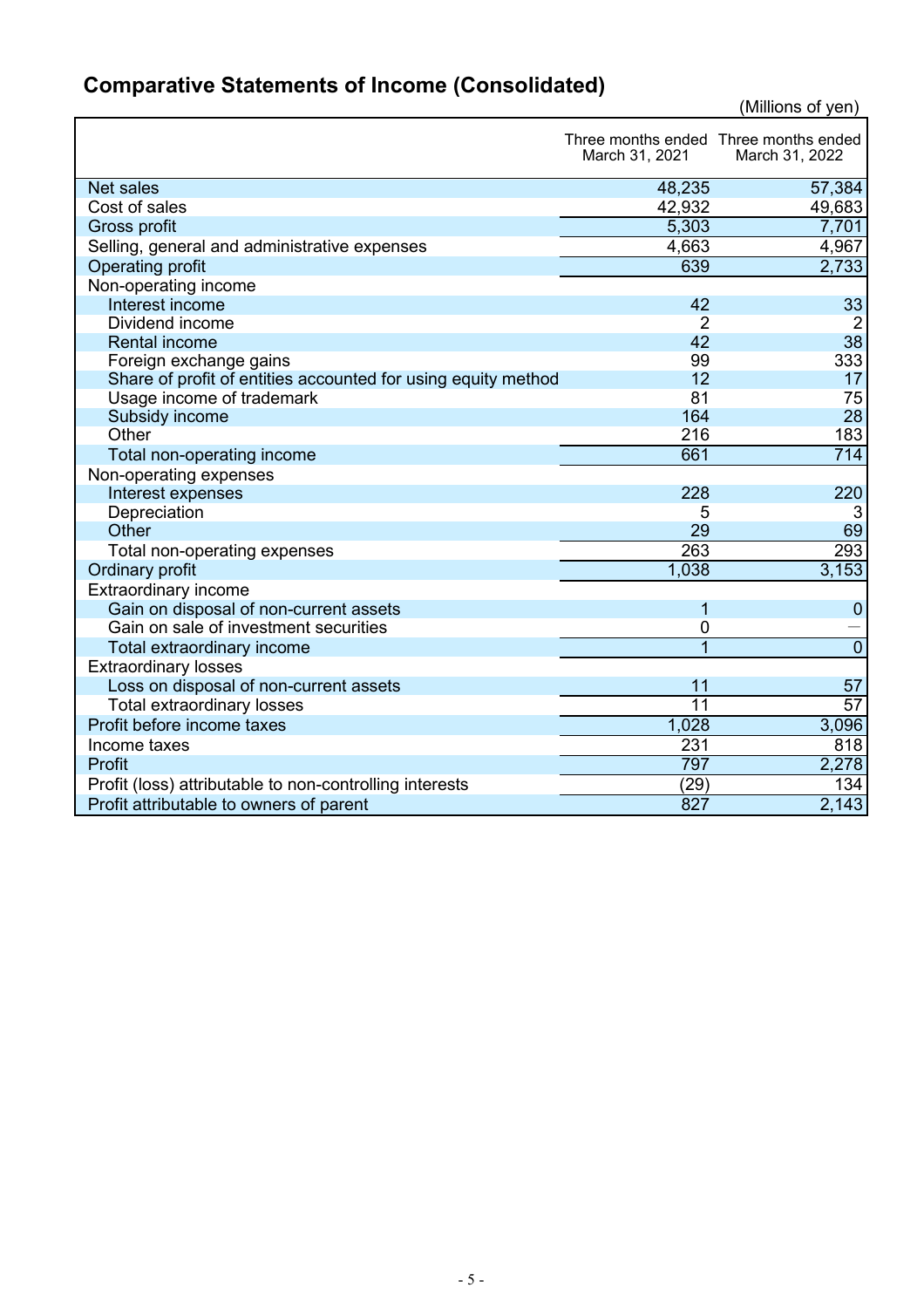### **Comparative Statements of Comprehensive Income (Consolidated)**

|                                                                                      | March 31, 2021 | Three months ended Three months ended<br>March 31, 2022 |
|--------------------------------------------------------------------------------------|----------------|---------------------------------------------------------|
| Profit                                                                               | 797            | 2,278                                                   |
| Other comprehensive income                                                           |                |                                                         |
| Valuation difference on available-for-sale securities                                | 1,029          | 76                                                      |
| Foreign currency translation adjustment                                              | 4,367          | 4,890                                                   |
| Remeasurements of defined benefit plans, net of tax                                  | 111            | 34                                                      |
| Share of other comprehensive income of entities accounted<br>for using equity method | 124            | 156                                                     |
| Total other comprehensive income                                                     | 5,631          | 5,157                                                   |
| Comprehensive income                                                                 | 6,429          | 7,435                                                   |
| Comprehensive income attributable to                                                 |                |                                                         |
| Comprehensive income attributable to owners of parent                                | 6,433          | 7,313                                                   |
| Comprehensive income attributable to non-controlling<br><b>interests</b>             | (3)            | 121                                                     |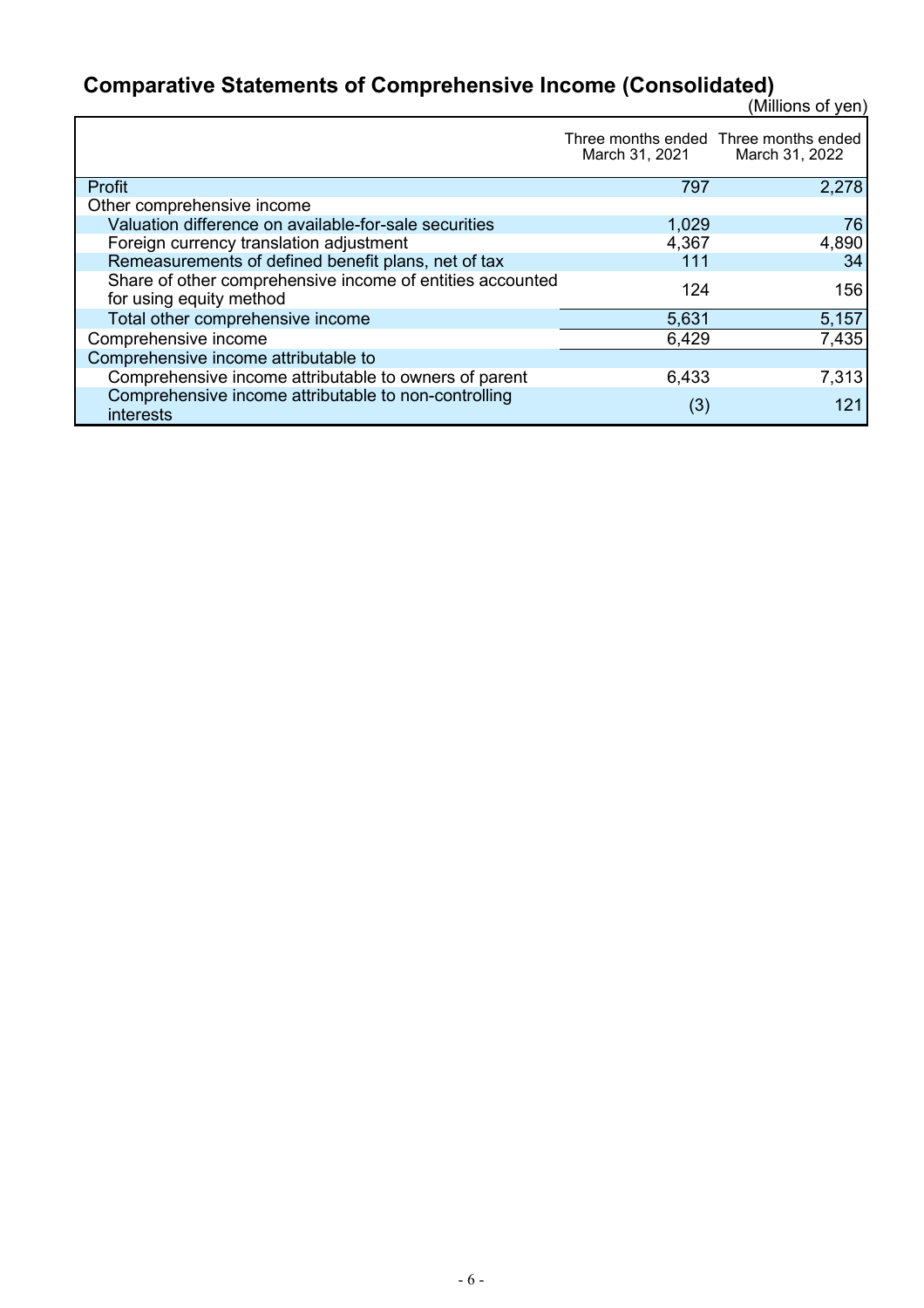## **Comparative Statements of Cash Flows (Consolidated)**

|                                                               | March 31, 2021 | Three months ended Three months ended<br>March 31, 2022 |
|---------------------------------------------------------------|----------------|---------------------------------------------------------|
| Cash flows from operating activities                          |                |                                                         |
| Profit before income taxes                                    | 1,028          | 3,096                                                   |
| Depreciation                                                  | 4,159          | 4,409                                                   |
| Increase (decrease) in allowance for doubtful accounts        | (14)           | (4)                                                     |
| Increase (decrease) in provision for bonuses                  | 722            | 693                                                     |
| Increase (decrease) in retirement benefit liability           | 106            | 70                                                      |
| Interest and dividend income                                  | (44)           | (36)                                                    |
| Interest expenses                                             | 228            | 220                                                     |
| Subsidy income                                                | (164)          | (28)                                                    |
| Share of loss (profit) of entities accounted for using equity | (12)           | (17)                                                    |
| method                                                        |                |                                                         |
| Loss (gain) on disposal of non-current assets                 | 9              | 57                                                      |
| Decrease (increase) in trade receivables                      | 376            | (7,066)                                                 |
| Decrease (increase) in inventories                            | (1, 378)       | (767)                                                   |
| Decrease (increase) in other current assets                   | (801)          | (889)                                                   |
| Increase (decrease) in trade payables                         | 1,830          | (1, 330)                                                |
| Increase (decrease) in other current liabilities              | (947)          | 242                                                     |
| Other, net                                                    | (153)          | 298                                                     |
| Subtotal                                                      | 4,943          | (1,051)                                                 |
| Interest and dividends received                               | 43             | 19                                                      |
| Interest paid                                                 | (241)          | (234)                                                   |
| Subsidies received                                            | 205            | 41                                                      |
| Income taxes paid                                             | (210)          | (39)                                                    |
| Net cash provided by (used in) operating activities           | 4,740          | (1, 265)                                                |
| Cash flows from investing activities                          |                |                                                         |
| Purchase of property, plant and equipment                     | (2,982)        | (4,243)                                                 |
| Proceeds from sale of property, plant and equipment           | 321            | 43                                                      |
| Purchase of investment securities                             | (5)            | (0)                                                     |
| Proceeds from sale of investment securities                   | 13             | 2                                                       |
| Payments into time deposits                                   | (15)           | (15)                                                    |
| Proceeds from withdrawal of time deposits                     | 15             | 15                                                      |
| Other, net                                                    | (208)          | 3                                                       |
| Net cash provided by (used in) investing activities           | (2,861)        | (4, 194)                                                |
| Cash flows from financing activities                          |                |                                                         |
| Net increase (decrease) in short-term borrowings              | 909            | 2,008                                                   |
| Proceeds from long-term borrowings                            | 807            |                                                         |
| Repayments of long-term borrowings                            | (1, 844)       | (2, 157)                                                |
| Redemption of bonds                                           | (300)          |                                                         |
| Purchase of treasury shares                                   | (0)            | (0)                                                     |
| Dividends paid                                                | (0)            | (313)                                                   |
| Other, net                                                    | (54)           | (53)                                                    |
| Net cash provided by (used in) financing activities           | (482)          | (515)                                                   |
| Effect of exchange rate change on cash and cash equivalents   | 691            | 576                                                     |
| Net increase (decrease) in cash and cash equivalents          | 2,087          | (5, 398)                                                |
| Cash and cash equivalents at beginning of period              | 25,405         | 27,388                                                  |
| Cash and cash equivalents at end of period                    | 27,493         | 21,990                                                  |